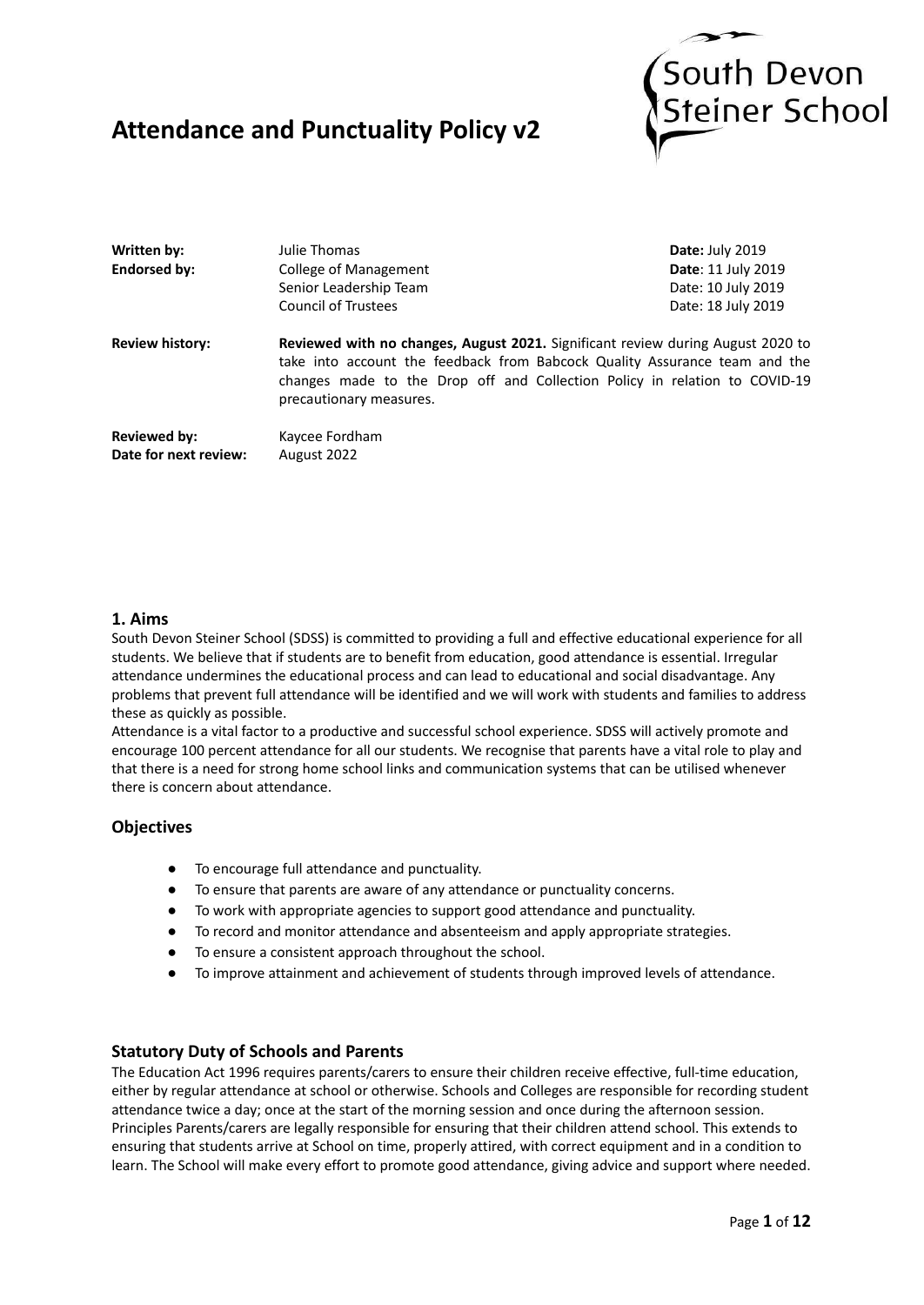# **Statutory Attendance Responsibilities**

There is a legal responsibility to have a morning and afternoon registration.

The school will:

- Record and monitor attendance and absence.
- Record and monitor punctuality of all students and, where necessary, inform parents/carers of persistent lateness and apply appropriate consequences.
- Only authorise a student's absence in exceptional circumstances.
- Follow up daily absences, when the reason for absence is unknown.
- Maintain strong home school liaison to inform and support families with their child's attendance.
- Work closely with other agencies where there are concerns about attendance
- Support children and their families to identify and resolve any issues which may prevent full attendance at SDSS.
- Promote the importance of attendance through the weekly newsletter, school notice boards, in parent evenings and within individual classes.

Parents/carers should:

- Ensure their children arrive on time to school
- Be aware that any person who has the care of a child or who has parental responsibility is responsible for ensuring good attendance.
- Report any known absences
- Ensure they are fully aware of school procedures.

#### **Reporting Absences**

#### **Up to 3 days**

- It is the responsibility of the parents/carers to inform the school of a student's absence before 9am on each day of absence.
- Absences that are not communicated to the school will not be authorised.
- The school will operate a calling system and the parents of every absent student will be contacted by a school official, where no reason for absence has been given.
- Where contact cannot be made with a parent/carer or emergency contact, the school will inform the local authority after 3 consecutive days where no other safeguarding concerns are recorded.
- For vulnerable students including those with an EHCP, the number of day's consecutive absence will be reduced to 2, before reporting the absence to the Local Authority.

#### **Absence of 3 or more days**

- **●** It is the responsibility of the parents/carers to inform the school of a student's absence before 9am on each day of absence.
- In the case of long term absence due to illness, mental health issues or the need to shield i.e. due to Covid-19, the school should be notified so that teachers can set work and appropriate support can be offered.
- A designated staff member may conduct a Home visit. Please see addendum in appendix E of this policy.

#### **Methods of Reporting Absences**

In any case of absence parents/carers should contact the school by one of the following methods:

By phone to the main switch board, using option 1, clearly stating the student's name, class and the specific reason for absence.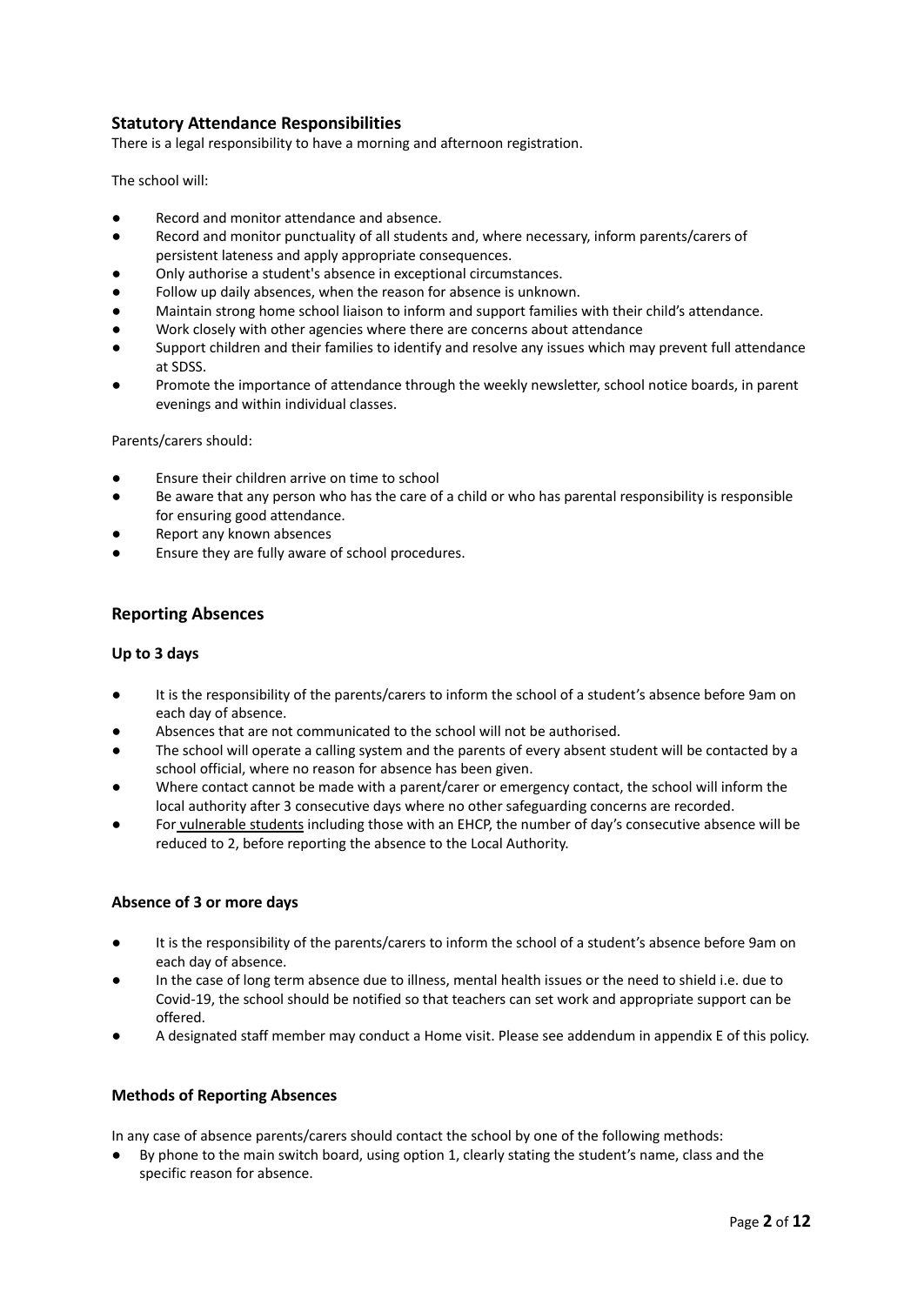● Via email to [enquiries@sdsteiner.org](mailto:enquiries@steiner-south-devon.org)

#### **Authorised Absence – Reasons for absence**

Please note that absence from school will only be authorised if it is for the following reasons:

- Genuine illness
- Exceptional circumstances, such as bereavement or marriage of immediate family (authorised at discretion of the School)
- Offsite education including study leave, educational visits and where a pupil is dual registered.
- Medical appointment where proof of appointment has been given (Signed compliment slip/GP appointment card/Dental appointment card etc.)
- When children go on the road with their parents (travellers).
- Days of religious observance
- Temporary exclusion

NB: Where the School has cause for concern over student absence, medical evidence may be requested.

#### **Holidays/Leave of absence during Term Time**

Holidays will not be approved during term time unless there are exceptional circumstances, i.e. those that are rare, significant, unavoidable and short.

- Where a family wishes to remove a child for a holiday or leave of absence during term time, they must request a meeting in advance with the Designated Safeguarding Lead to discuss their proposal. The DSL will consider the request, taking into account the student's current attendance record and will inform the parents of his/her decision in writing.
- Where the request is refused and the student is still removed, the School will consider legal action.

#### **Taking your child out of school in an emergency**

- If you need to take your child out of school in an emergency, this must be done in writing explaining why you need to remove your child and how long you expect them to be absent for.
- The letter must be presented to the school office. The pupil must be signed out at the School Office and is subsequently entered into the Pupil on/off site book.
- Under no circumstances are parents to collect their children from the classrooms or enter the school site beyond the Office.
- If the Kindergarten teacher, Class teacher or Class Sponsor feel that the circumstances under which the child is being removed is concerning, they must inform the DSL or deputies.

#### **Medical or dental appointments**

Missing registration for a medical or dental appointment is counted as an authorised absence; advance notice is required for authorising these absences. Please provide evidence of the appointment such as an appointment card/letter. However, we encourage parents to make medical and dental appointments out of school hours where possible. Where this is not possible, the pupil should be out of school for the minimum amount of time necessary.

Parents should notify the school in advance, in writing to [enquiries@sdsteiner.org](mailto:enquiries@steiner-south-devon.org) providing evidence of their appointments.

#### **Monitoring of students attendance when it causes concerns**

The persistent absence threshold is 10%. If a pupil's individual overall absence rate is greater than or equal to 10%, the pupil will be classified as a persistent absentee.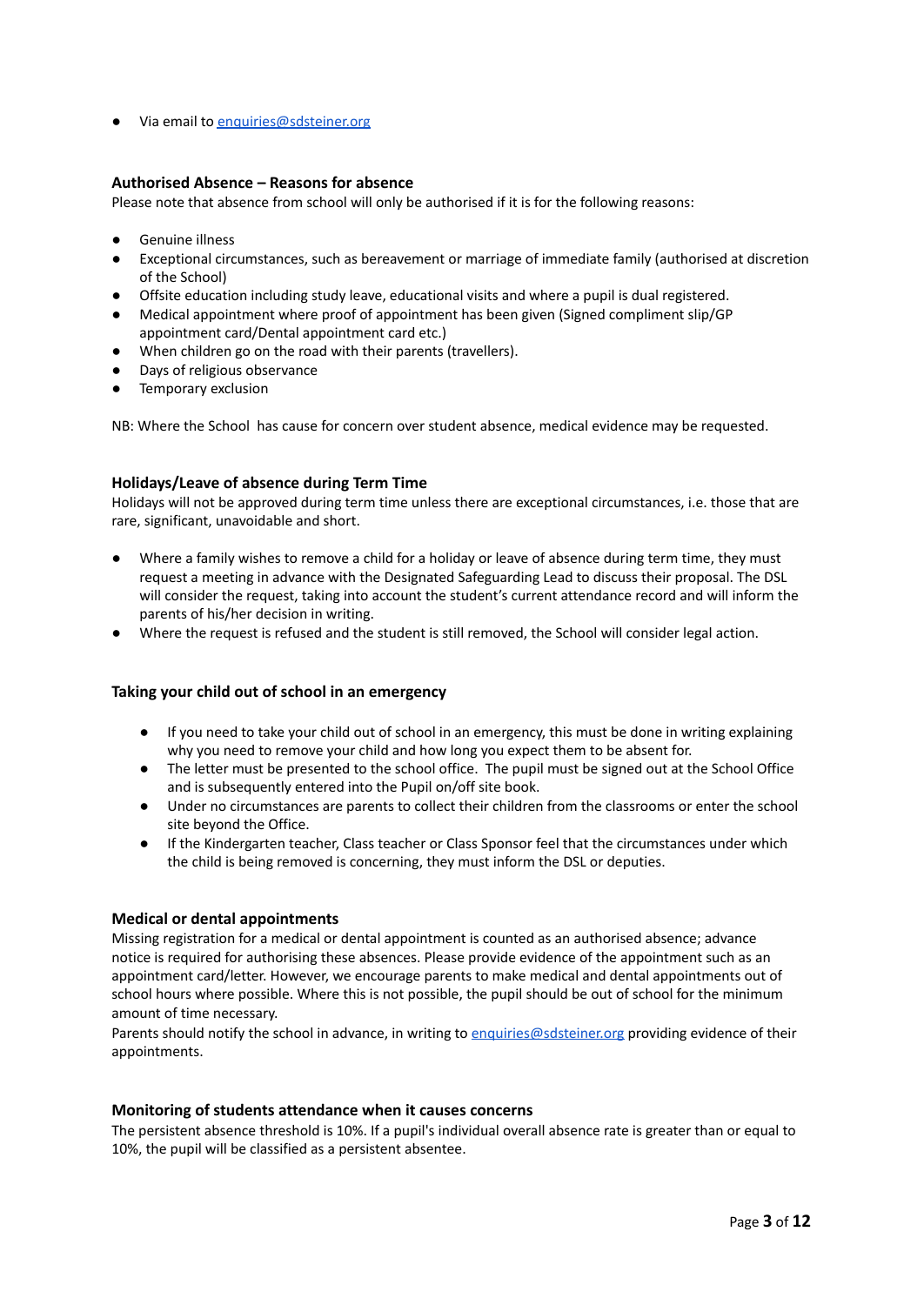- The school will set targets to encourage good attendance and to address any concerns.
- Contact will be made to parents/carers to advise them of poor attendance.
- Students may be placed on an attendance action plan for lateness or poor attendance.
- Parents/carers may be asked to come into School to discuss their child's attendance and work with the School to improve this.
- Parents/carers may be requested to provide medical evidence if there are high numbers of absences due to illness. Similarly, medical evidence may also be requested where a child is shielding i.e. due to COVID-19.
- A referral will be made to the Local Authority where persistent absence is ongoing and measures to address it are not successful.

The School collects attendance data via the school registers, and this is used for internal purposes for example, to track the attendance of individual pupils, identify where absence patterns may give cause for concern, and monitor and evaluate those children identified as being in need of intervention and support.

# **Children Missing from Education**

All children, regardless of their circumstances, are entitled to an efficient, full time education which is suitable to their age, ability, aptitude and any special educational needs they may have. 'Children missing education' are children of compulsory school age who are not registered pupils at a school and are not receiving suitable education otherwise than at a school. Children missing education are at significant risk of underachieving, being victims of harm, exploitation or radicalisation, and becoming NEET (not in education, employment or training) later in life. Effective information sharing between parents, schools and local authorities is critical to ensuring that all children of compulsory school age are safe and receiving suitable education, and the school follows local safeguarding procedures, including the notification of Children Missing Education (CM1 form) and Services to Home Educators EHE form) when pupils leave the school, and the School will notify the attendance and entitlement team if it is suspected that a child is at risk of missing education. The school may conduct a 'Home visit'. Please also refer to 'Addendum - Home Visit Procedure' on our website.

#### **Truancy**

It is the legal responsibility of parents/carers to ensure their child receives a full and efficient education and therefore attends all lessons. Parents/carers will be informed by the School if their child has been identified as truanting from the School. Persistent cases may be referred to the Local Authority where measures to address the issue are not successful.

#### **Punctuality**

It is the responsibility of parents/carers to ensure their child attends full time education and arrives at school on time. Punctuality is monitored by the School and parents will be contacted if their child is not arriving on time.

Due to new COVID-19 precautionary measures, the School has a timetable of staggered start and finish times. These will be published to the parents ahead of the start of each term. This policy works closely with the Drop off and Collection policy.

All students are expected to be in School by their allocated start time, ready for lessons to begin. Any student who is late to School must sign in at the School Office, to ensure that we know of their late arrival. It is our expectation that the parent/carer will support and work with the School to improve punctuality. Persistent lateness will result in the School making contact with the parents to discuss the issues causing the lateness and to offer support and strategies to improve punctuality. If a child is late 20% (six times in a 6-week half term), this is considered persistent lateness and the School will take action to address this.

#### **Reporting to parents**

The School will communicate attendance levels in the annual school report, or at such times as a student's attendance and/or punctuality falls below the required levels.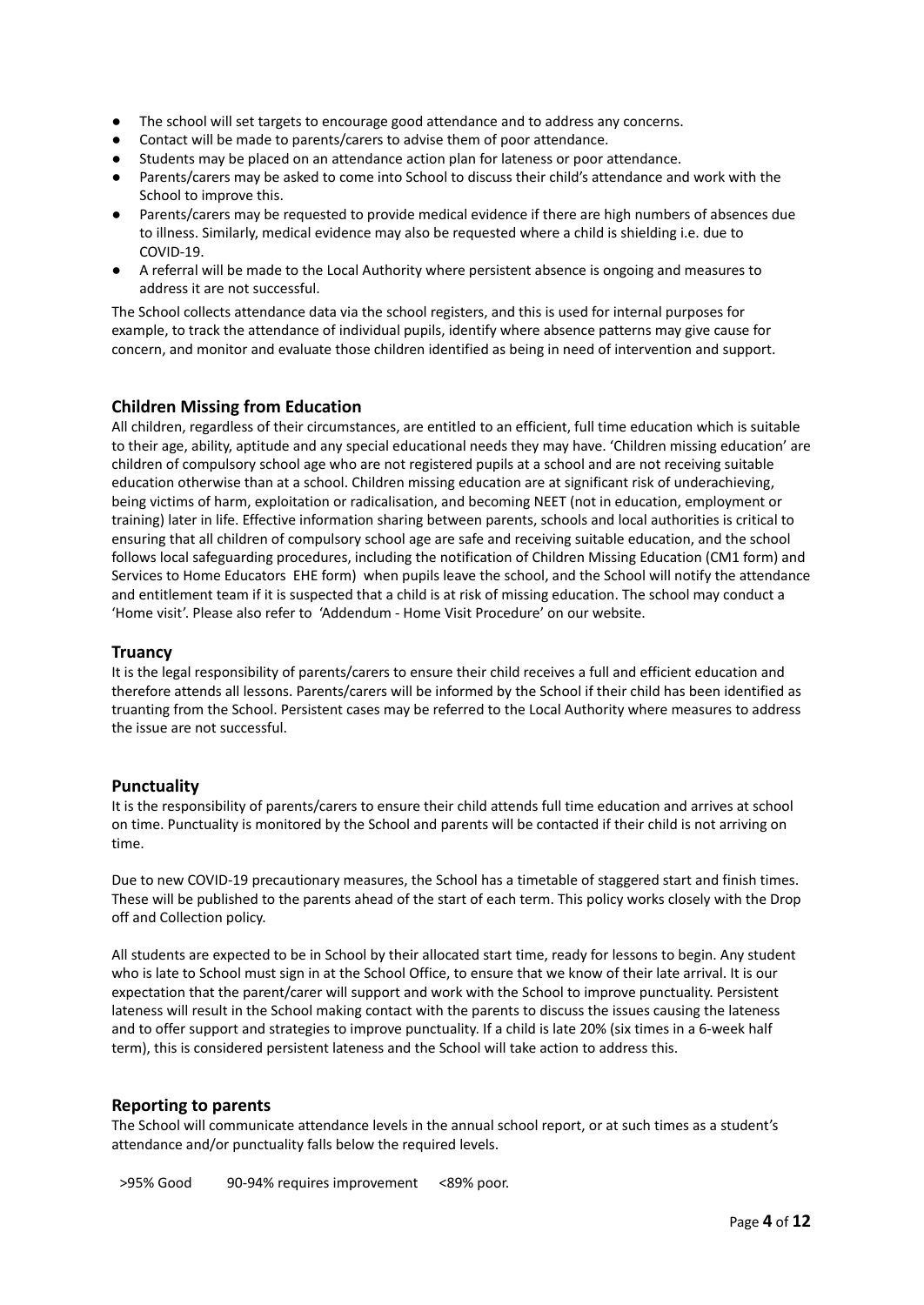#### Step 1:

The Attendance Team will work closely with class teachers to monitor attendance and punctuality. If a child's attendance levels fall below 95%, the school will send out *Form letter 1.* If the child has a more serious long-term medical condition or cannot attend school i.e. due to shielding from COVID-19, the school will ask for medical documents to confirm the reason for absence. Parents may also apply for Flexi School agreements (follow Policy).

#### Step 2*:*

If after 2 x '*Form letter 1'* reminders, the pupil's attendance has not improved, the attendance team will send out '*Form letter 2'* and invite parents and/or pupil for a conversation to discuss the need of an attendance plan. If any safeguarding issues are identified in that meeting, the attendance team will consult with the safeguarding team and Early Help options might be considered.

#### Step 3:

If the attendance plan (minimum of 4 weeks and a maximum of 1 term is not successful, parents will be asked to attend another meeting with the Education Manager to agree a Parent Contract Attendance Plan*,* if this is not successful parents will be asked to attend a meeting with the Local Authority Education Welfare Officer, the cost of which will be billed to the parents/carers.

# **Strategies for promoting attendance**

South Devon Steiner School aims to:

- create a culture of good attendance and punctuality as the norm, as a sign of respect for the school's aims and ethos, and the teacher's work inside and out of the classroom.
- raise awareness of the importance of uninterrupted attendance and regular punctuality at every stage of the child's education
- promote a safe and secure mood within the school, where pupils feel welcome and encouraged to take ownership of their responsibility.
- monitor attendance and lateness data to help recognise positive and negative patterns, for early intervention in any problems.
- Recognise the important role of staff, especially class teachers, in promoting good attendance.

# **Roles and responsibilities**

#### **The trustees**

The Board of Trustees is responsible for monitoring attendance figures for the whole school on a termly basis. It also holds the SLT to account for the implementation of this policy.

#### **School Leadership Team**

The SLT is responsible for ensuring this policy is implemented consistently across the school, and for monitoring school-level absence data and reporting it to trustees.

#### **Attendance Team**

- Monitors attendance data at the school and individual pupil level
- Reports concerns about attendance to the SLT
- Arranges calls and meetings with parents to discuss attendance issues

#### **Class teachers and sponsors**

Class teachers/sponsors are responsible for recording attendance on a daily basis, using the correct codes, and submitting this information to the school office.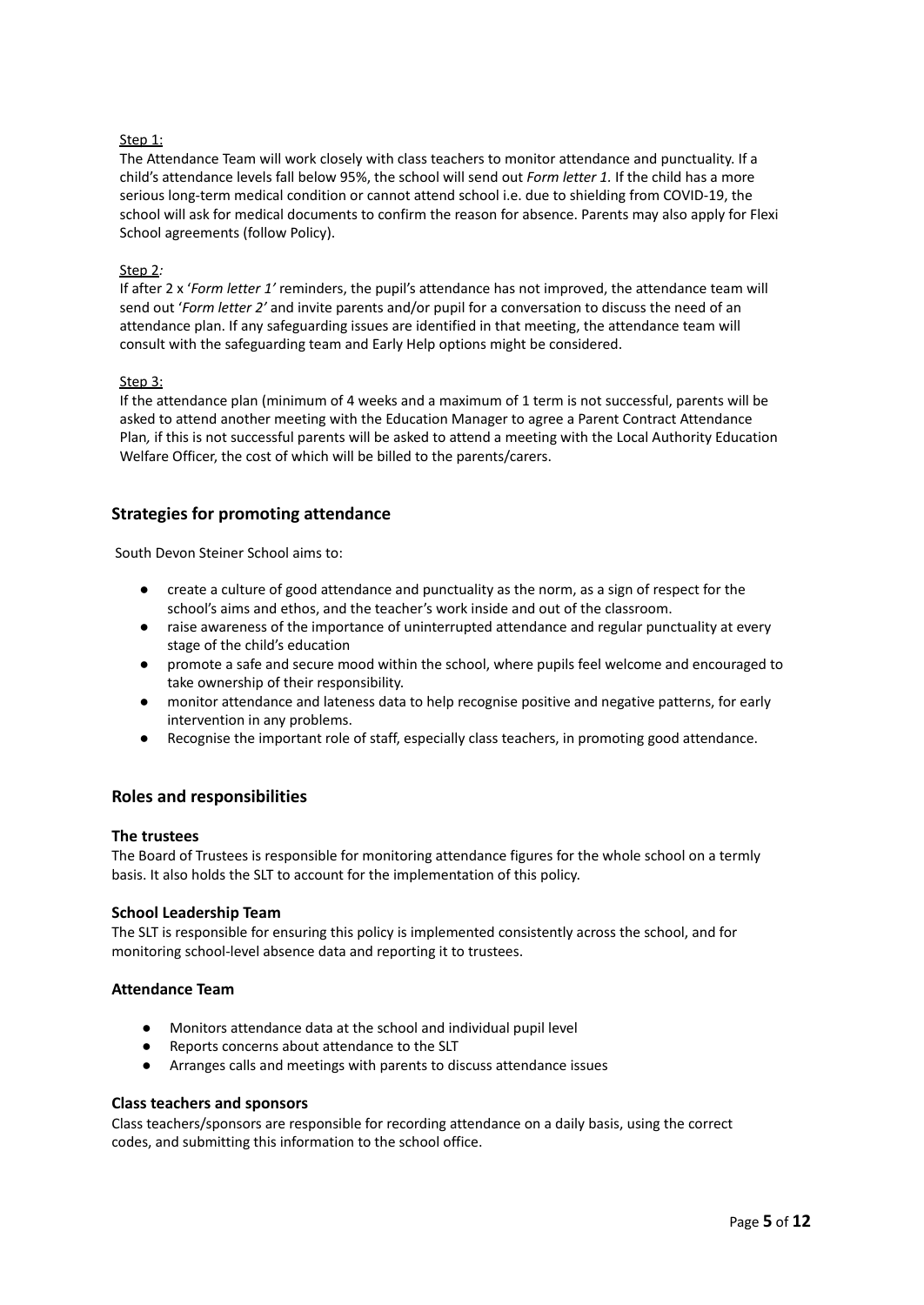# **Office staff**

Office staff are expected to daily monitor the message system for messages from parents about absence, and record it on the school system.

To contact parents, who have not informed the school, to ascertain why their children are not in school. To record information about when children leave school early.

#### **Safeguarding Team**

- Receive concerns from Class teachers and add these to the child's confidential safeguarding files.
- Help and support the child, their family and the Class teacher to improve attendance and punctuality. To report concerns to the relevant body if and when they arise (i.e. LA/MASH)
- To provide reports and background information to any relevant body, and to record these interactions.

#### **Monitoring arrangements**

This policy will be reviewed annually by the Attendance Team. At every review, the policy will be shared with the SLT and Trustees.

#### **Links with other policies**

- Safeguarding & Child Protection Policy
- Admissions Policy
- Flexi-Schooling Policy
- Drop off and Collection Policy
- Addendum Home Visit Procedure

#### **Legislation and guidance**

This policy meets the requirements of the school attendance guidance from the Department for Education (DfE), and refers to the DfE's statutory guidance on school attendance parental responsibility measures. These documents are drawn from the following legislation setting out the legal powers and duties that govern school attendance:

- Keeping Children Safe in Education DfE, most recent
- The Education Act 2002
- The Education and Inspections Act 2006
- The Education (Pupil Registration) (England) Regulations 2006, and subsequent amendments 2010, 2011, 2013, 2016
- The Education (Penalty Notices) (England) (Amendment) Regulations 2013
- Children missing in education, September 2016
- School attendance Guidance for maintained schools, academies, independent schools and local authorities September 2018
- The Education Act 1996 Part 1 states: The parent of every child of compulsory school age shall cause him to receive efficient full-time education suitable- (a) To his age, ability and aptitude and (b) To any special needs he may have. Either by regular attendance at school or otherwise. Part VI Section 444 contains details of when an offence is committed if a child fails to attend school.

A child is of 'compulsory school age' on the 1<sup>st</sup> January, 1<sup>st</sup> April or 1<sup>st</sup> September following their 5<sup>th</sup> Birthday. Children becoming 5 years old between 1<sup>st</sup> January and 31<sup>st</sup> March are of compulsory school age at the beginning of the term after 1<sup>st</sup> April.

In England, school-leaving age depends on when you were born. You can leave school on the last Friday in June as long as you will be 16 by the end of that year's summer holidays. You must stay in some form of education or training until your 18<sup>th</sup> birthday if you were born on or after 1 September 1997.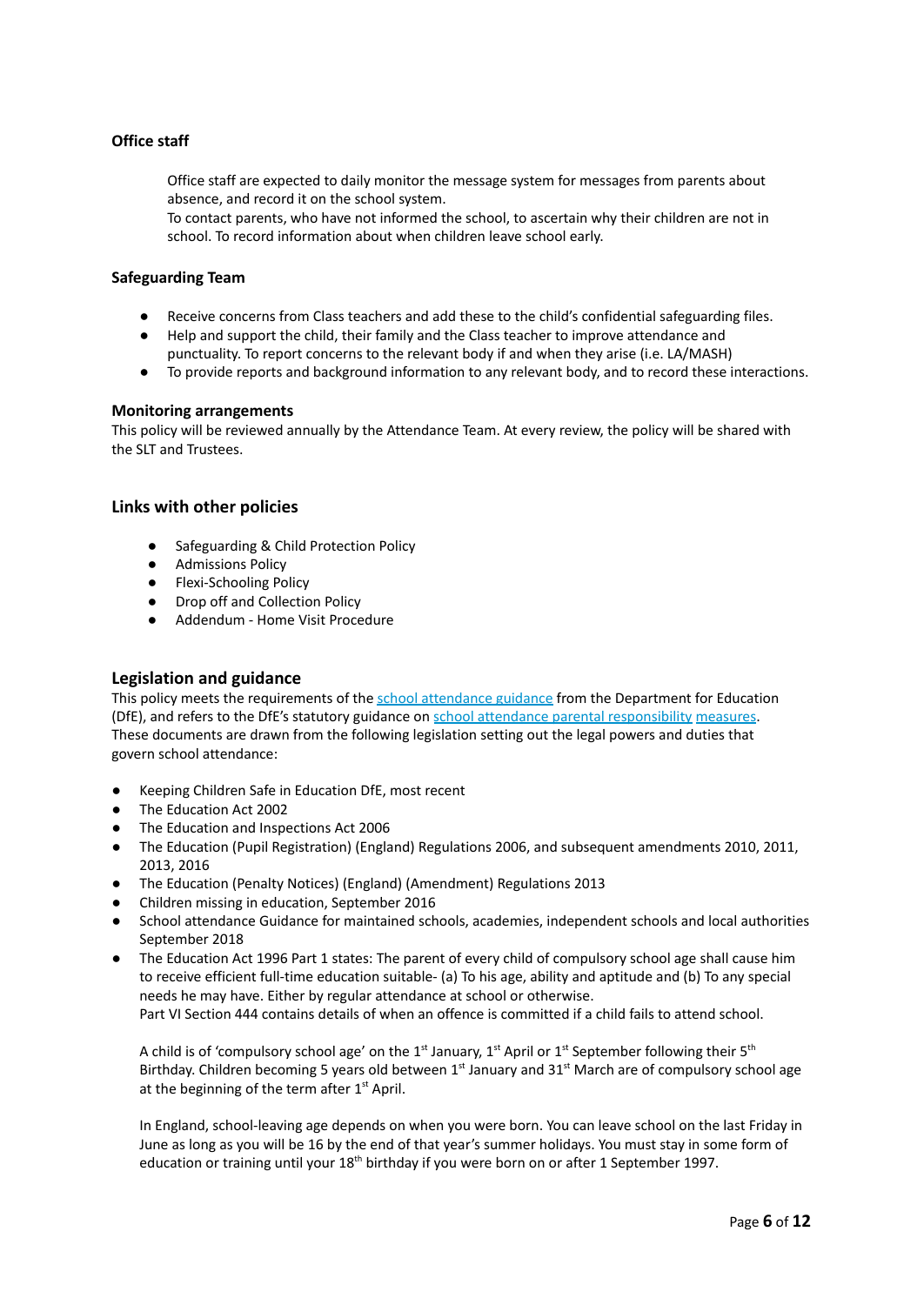# **Appendix A Attendance codes**

The following codes are taken from the DfE's guidance on school attendance.

| Code         | <b>Definition</b>             | <b>Scenario</b>                                                                    |
|--------------|-------------------------------|------------------------------------------------------------------------------------|
| $\prime$     | Present (am)                  | Pupil is present at morning registration                                           |
| ١            | Present (pm)                  | Pupil is present at afternoon registration                                         |
| L            | Late arrival                  | Pupil arrives late before register has closed                                      |
| B            | Off-site educational activity | Pupil is at a supervised off-site educational<br>activity approved by the school   |
| D            | Dual registered               | Pupil is attending a session at another setting<br>where they are also registered  |
| J            | Interview                     | Pupil has an interview with a prospective<br>employer/educational establishment    |
| P            | Sporting activity             | Pupil is participating in a supervised sporting<br>activity approved by the school |
| $\mathsf{V}$ | Educational trip or visit     | Pupil is on an educational visit/trip organised, or<br>approved, by the school     |
| W            | Work experience               | Pupil is on a work experience placement                                            |

| Code                      | <b>Definition</b>           | <b>Scenario</b>                                                               |
|---------------------------|-----------------------------|-------------------------------------------------------------------------------|
| <b>Authorised absence</b> |                             |                                                                               |
| C                         | Authorised leave of absence | Pupil has been granted a leave of absence<br>due to exceptional circumstances |
| Е                         | Excluded                    | Pupil has been excluded but no alternative<br>provision has been made         |
| н                         | Authorised holiday          | Pupil has been allowed to go on holiday due<br>to exceptional circumstances   |
|                           | <b>Illness</b>              | School has been notified that a pupil will be<br>absent due to illness        |

ä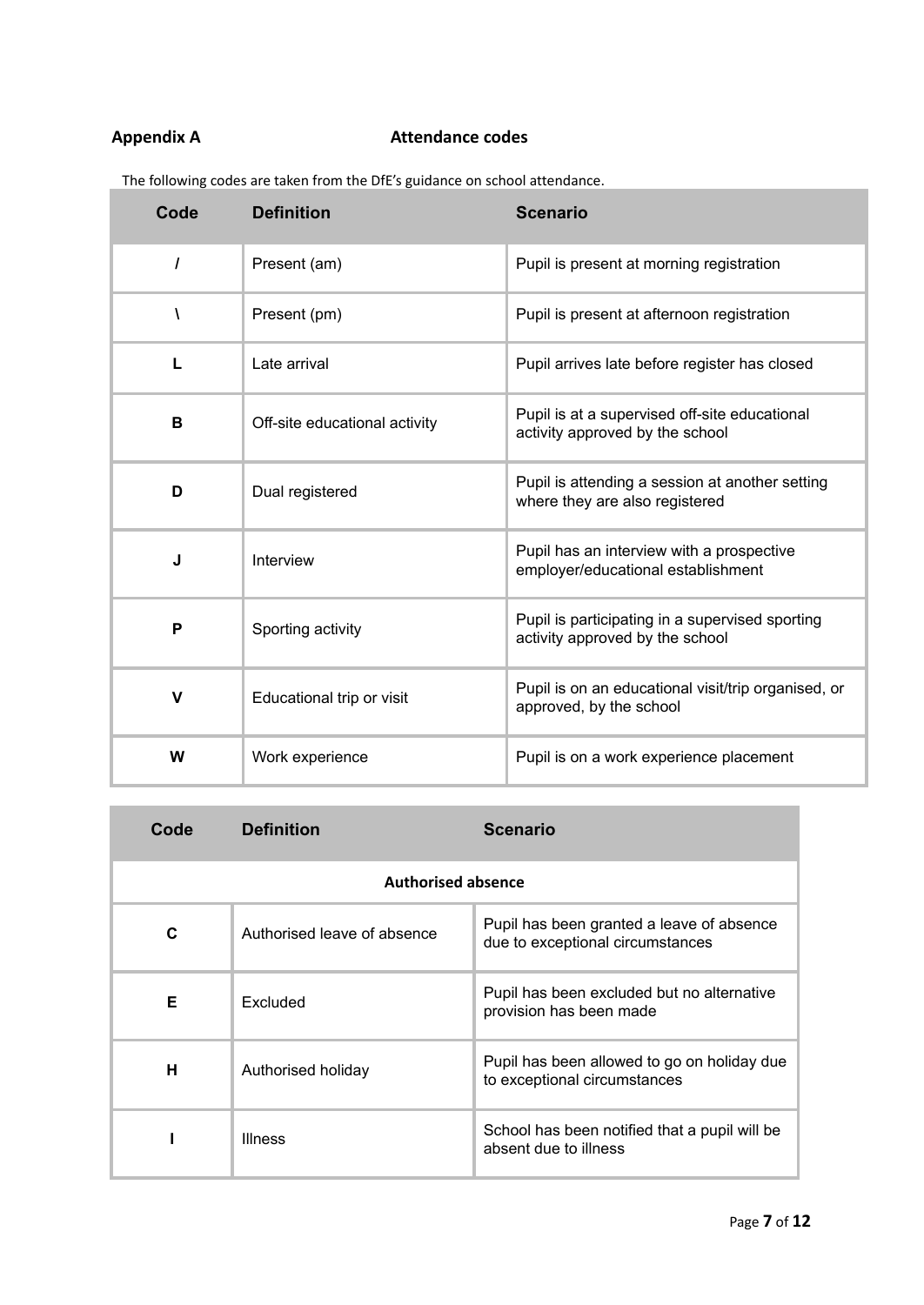| м                           | Medical/dental appointment           | Pupil is at a medical or dental appointment                                                                                                                                                                   |
|-----------------------------|--------------------------------------|---------------------------------------------------------------------------------------------------------------------------------------------------------------------------------------------------------------|
| R                           | Religious observance                 | Pupil is taking part in a day of religious<br>observance                                                                                                                                                      |
| S                           | Study leave                          | Year 11 pupil is on study leave during their<br>public examinations                                                                                                                                           |
| т                           | Gypsy, Roma and Traveller<br>absence | Pupil from a Traveller community is<br>travelling, as agreed with the school                                                                                                                                  |
| <b>Unauthorised absence</b> |                                      |                                                                                                                                                                                                               |
| G                           | Unauthorised holiday                 | Pupil is on a holiday that was not approved<br>by the school                                                                                                                                                  |
| N                           | Reason not provided                  | Pupil is absent for an unknown reason (this<br>code should be amended when the reason<br>emerges, or replaced with code O if no<br>reason for absence has been provided after<br>a reasonable amount of time) |
| O                           | Unauthorised absence                 | School is not satisfied with reason for pupil's<br>absence                                                                                                                                                    |
| U                           | Arrival after registration           | Pupil arrived at school after the register<br>closed                                                                                                                                                          |

| Code | <b>Definition</b>                                    | <b>Scenario</b>                                                                                                              |
|------|------------------------------------------------------|------------------------------------------------------------------------------------------------------------------------------|
| X    | Not required to be in school                         | Pupil of non-compulsory school age is not<br>required to attend: Covid-19 see addendum                                       |
| Y    | Unable to attend due to exceptional<br>circumstances | School site is closed, there is disruption to travel<br>as a result of a local/national emergency, or pupil<br>is in custody |
| Z    | Pupil not on admission register                      | Register set up but pupil has not yet joined the<br>school                                                                   |
| #    | Planned school closure                               | Whole or partial school closure due to<br>half-term/bank holiday/INSET day                                                   |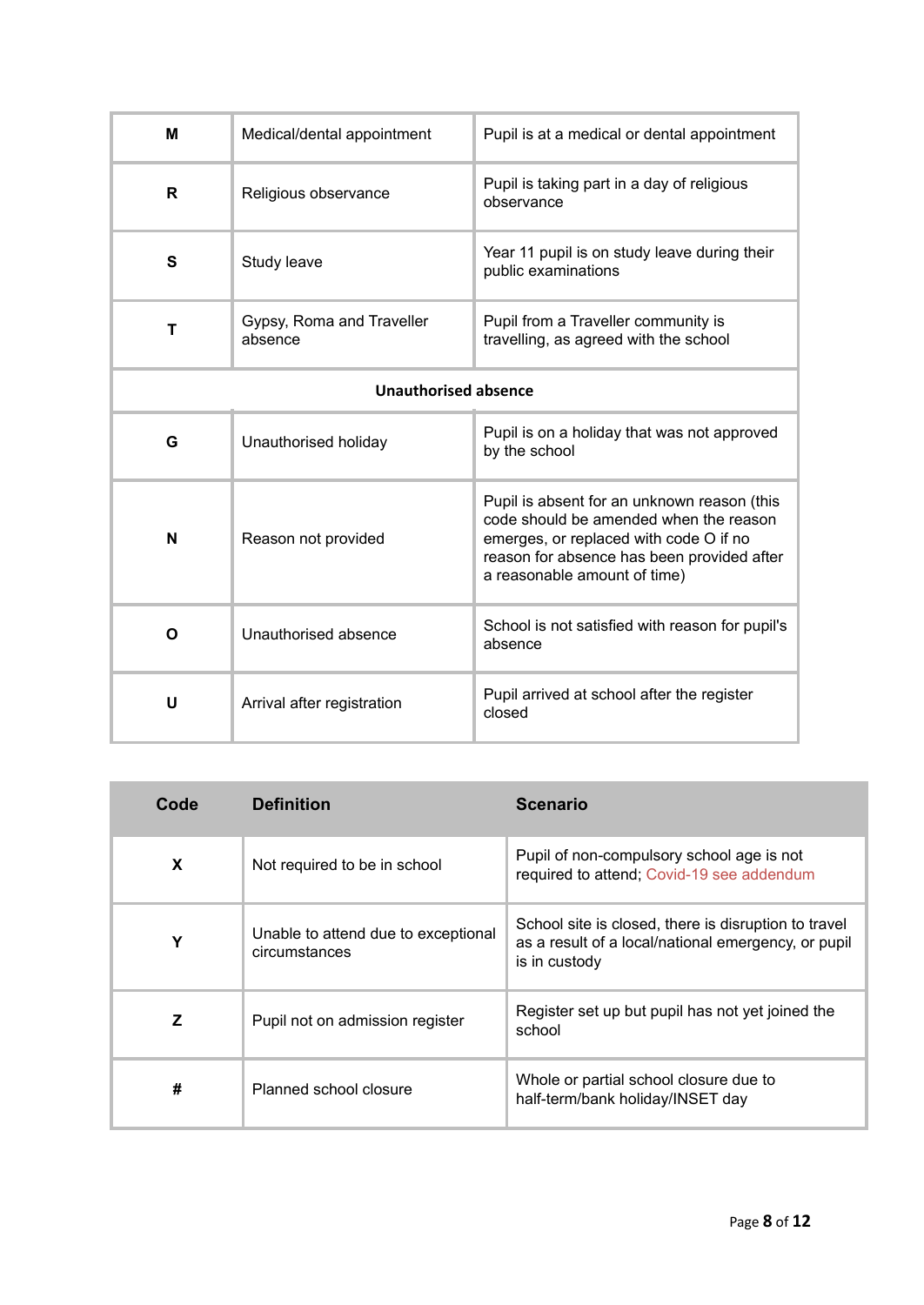# **Appendix B South Devon Steiner School Attendance Plan**

| Pupil Name:                                             | Class:                                                 |
|---------------------------------------------------------|--------------------------------------------------------|
| % Attendance Year to Date:                              | Best/Worst day(s)                                      |
| % Attendance in the last 6 weeks:                       |                                                        |
| Parents reason for Absence                              | Pupil reason for absence:                              |
| What will parents do to support improved<br>attendance? | What will the pupil do to support improved attendance? |
| What can the School do to support improved attendance?  |                                                        |
| Target for the next weeks is<br>95%                     |                                                        |
| <b>Start Date:</b>                                      | End Date:                                              |
| Signature of Parent                                     |                                                        |
| Date:                                                   |                                                        |
| Signature of School Representative:                     |                                                        |
| Date:                                                   |                                                        |
| Date<br>for Review:                                     |                                                        |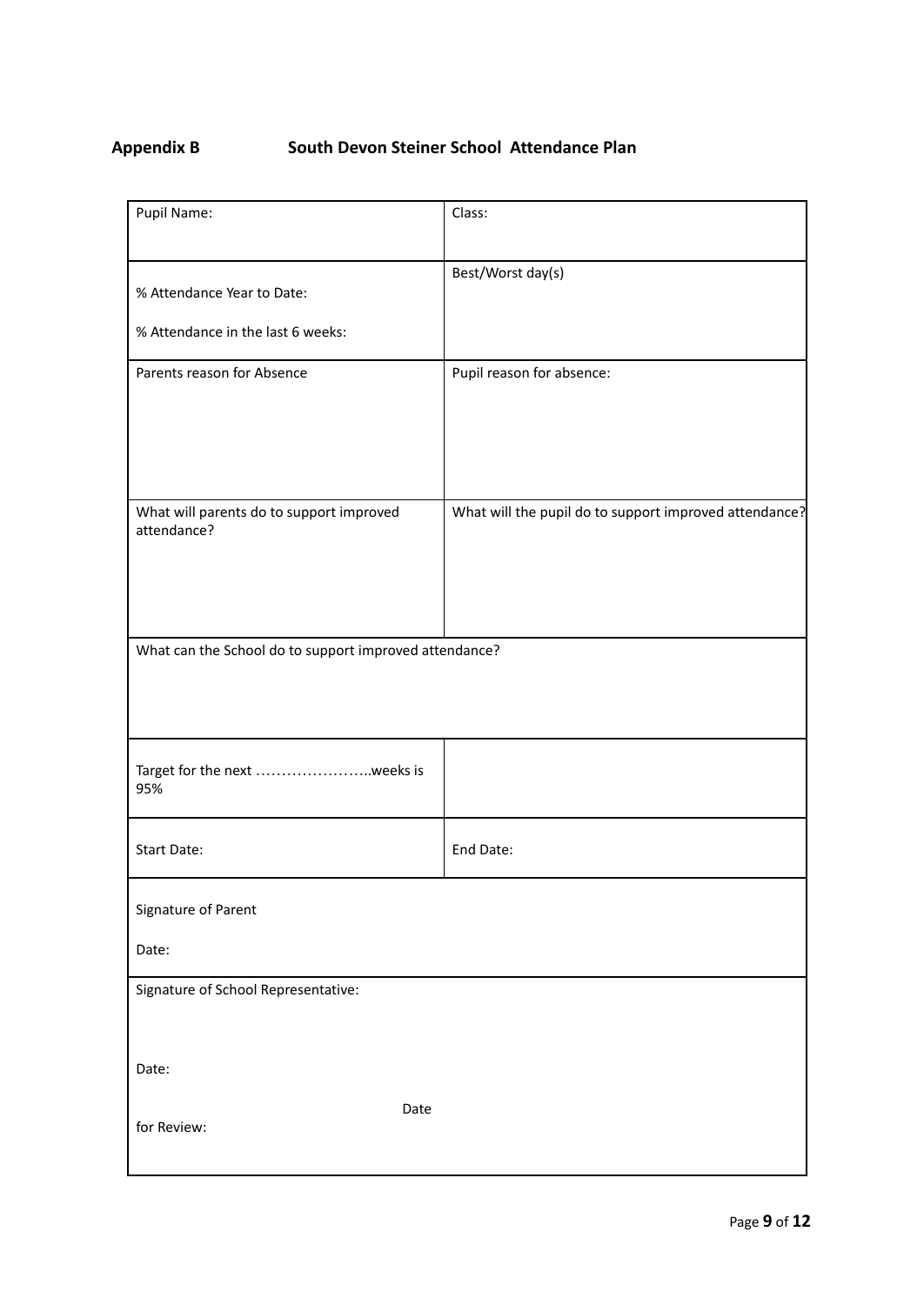# **Appendix C South Devon Steiner School Parent Contract – Attendance**

| Pupil Name:                | Date of Birth:                                |
|----------------------------|-----------------------------------------------|
| Class:                     |                                               |
| Attendance YTD:            | Attendance this term:                         |
| Parent/Carer Name:         | Parent/Carer Name:                            |
| Member of Staff Name:      | Position:                                     |
| Overview of Issues:        |                                               |
| Agreed actions by parents: | Agreed actions by South Devon Steiner School: |
| Agreed Actions by Pupil:   |                                               |
| Review Meeting date/time   |                                               |
| Signed:                    | Parent/Carer                                  |
| Signed:                    | Parent/Carer                                  |
| Signed:                    | Staff                                         |
| Signed:                    | Staff                                         |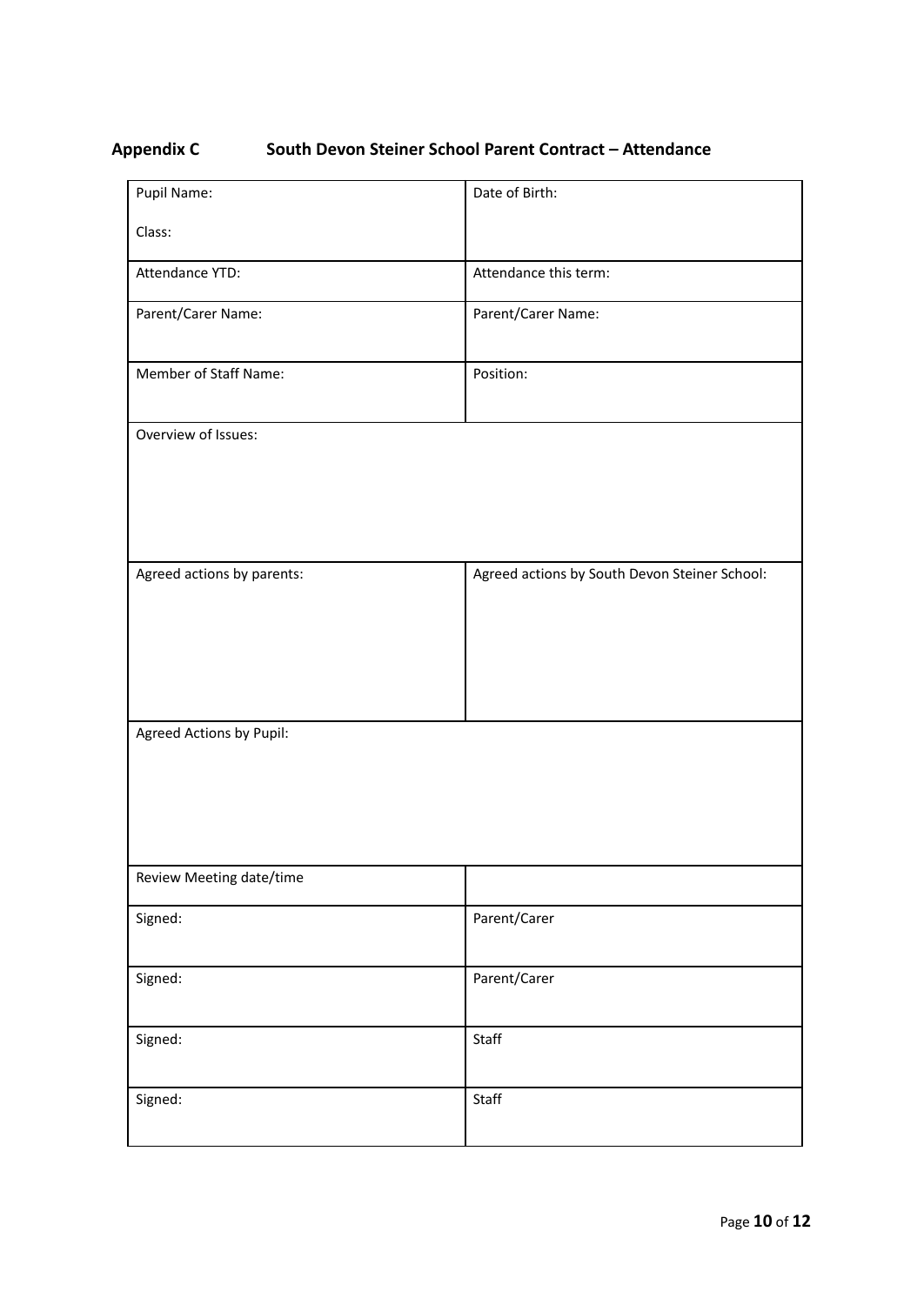# **Appendix D - Letter templates to parents**

# **1. Standard Attendance letters '1' to parent**

### First letter about Absence/Attendance

Dear

Your child, **NAME,** has a school attendance level below **95%, 90%, 85%**. As such, we are writing to remind you of how important it is for your child to attend school to make the most of the education we offer.

We promote good attendance at South Devon Steiner School so that your child has as much opportunity to learn as possible, serving them best both now and in the future.

We are aware that children do become unwell and need time to recover. If there is, however, something that you would like to discuss further about your child's absence, please contact us.

Kind regards,

SDSS Attendance team

# **2. Standard letter '2' to parents:**

#### Attendance not improved

Dear

Further to our reminder letter last half/term, we note that your child's attendance has not yet significantly improved.

It is our expectation that all pupils should attend school full time, and certainly no less than 95% of the time, to make the most of the learning experience we offer.

We acknowledge that each family's circumstances are different and we would like to work with you to support good attendance for your child and help address any gaps in learning due to absence.

I therefore request that you contact a member of the attendance team as soon as you can to discuss this.

Your sincerely,

#### **SDSS Attendance Team**